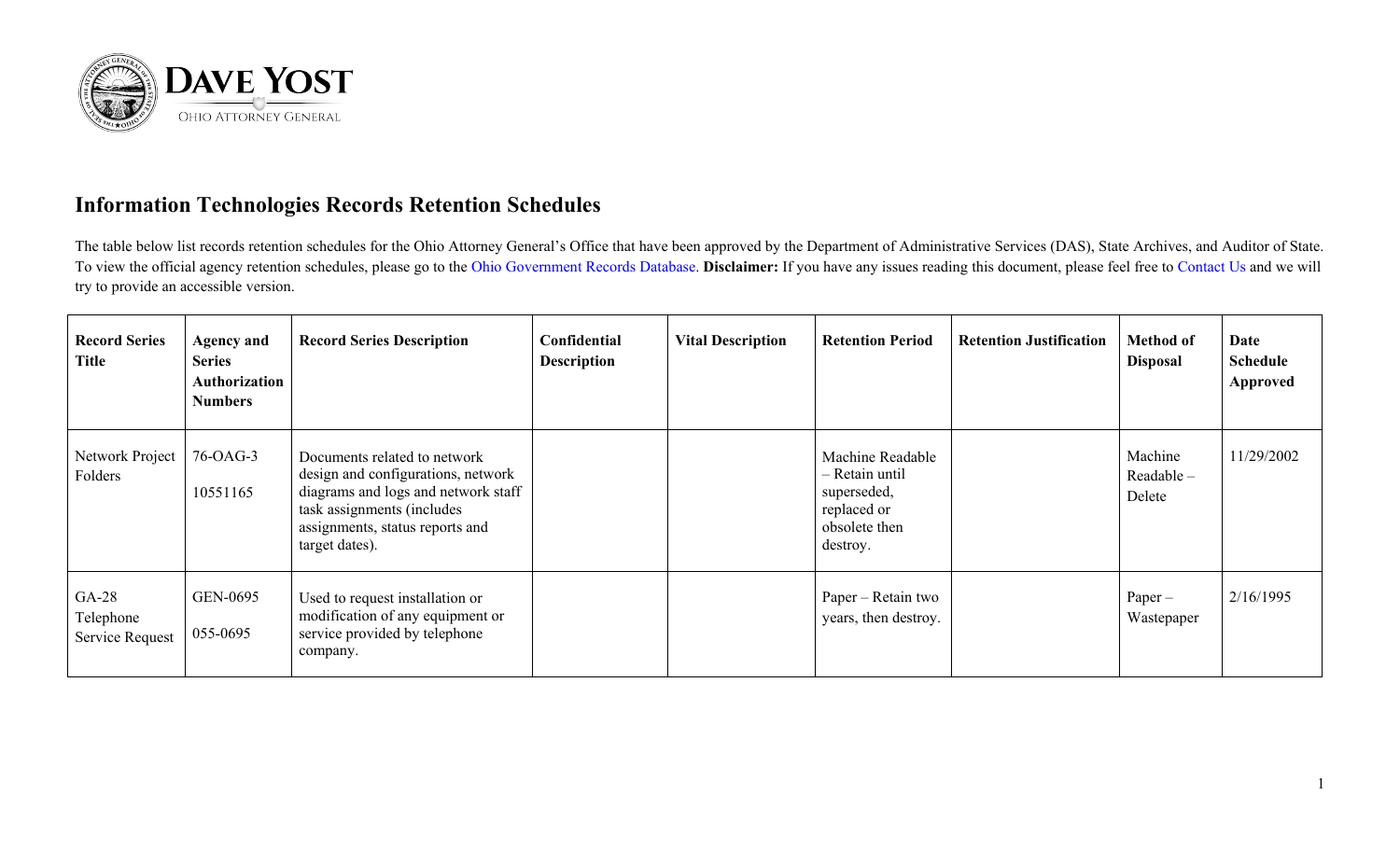

| <b>Record Series</b><br><b>Title</b>                                     | <b>Agency and</b><br><b>Series</b><br><b>Authorization</b><br><b>Numbers</b> | <b>Record Series Description</b>                                                                                                                                                                                             | Confidential<br><b>Description</b> | <b>Vital Description</b> | <b>Retention Period</b>                                                                                                                                                     | <b>Retention Justification</b> | <b>Method of</b><br><b>Disposal</b> | <b>Date</b><br><b>Schedule</b><br>Approved |
|--------------------------------------------------------------------------|------------------------------------------------------------------------------|------------------------------------------------------------------------------------------------------------------------------------------------------------------------------------------------------------------------------|------------------------------------|--------------------------|-----------------------------------------------------------------------------------------------------------------------------------------------------------------------------|--------------------------------|-------------------------------------|--------------------------------------------|
| Data Processing<br>Product/Vendor<br>and State<br>Contracts<br>Reference | $IT-AD-03$<br>10551555                                                       | Information on data processing<br>equipment, software, and other<br>products and their vendors.                                                                                                                              |                                    |                          | Unknown - Retain<br>until audited By<br>Auditor of State<br>and audit report is<br>released and all<br>discrepancies are<br>resolved, then<br>destroy. See GAR-<br>$C-02$ . |                                | Unknown $-$<br>Unknown              | 12/04/2014                                 |
| Computer<br><b>Usage Files</b>                                           | $IT-OP-08$<br>10551353                                                       | Electronic files or automated logs<br>created to monitor computer system<br>usage including but not limited to<br>log-in files, system usage files, data<br>entry logs, and records of individual<br>computer program usage. |                                    |                          | Machine Readable<br>- Retain until no<br>longer of<br>administrative<br>value to agency,<br>then destroy.                                                                   |                                | Machine<br>Readable-<br>Unknown     | 9/27/2010                                  |
| Computer Run<br>Scheduling<br>Records                                    | $IT-OP-10$<br>10551610                                                       | Records used to schedule computer<br>runs including daily schedules, run<br>reports, run requests, and other<br>records documenting the successful<br>completion of a run.                                                   |                                    |                          | Unknown - Retain<br>until no longer of<br>administrative or<br>fiscal value, then<br>destroy.                                                                               |                                | Unknown $-$<br>Unknown              | 5/13/2016                                  |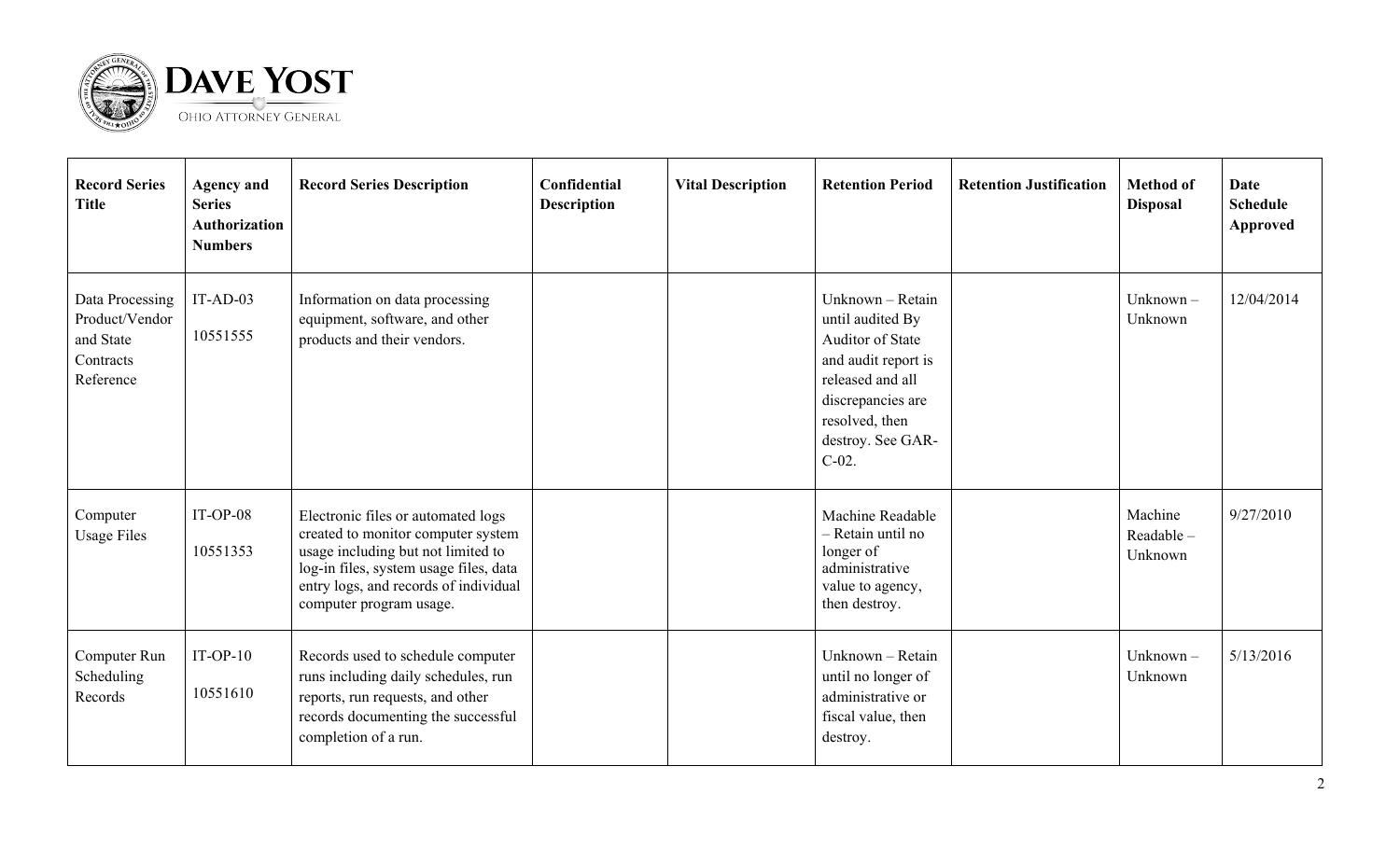

| <b>Record Series</b><br><b>Title</b> | <b>Agency and</b><br><b>Series</b><br>Authorization<br><b>Numbers</b> | <b>Record Series Description</b>                                                                                                                                                                                                                                                                                                                                                                                                                                                                                               | Confidential<br><b>Description</b>                                                              | <b>Vital Description</b> | <b>Retention Period</b>                                                                       | <b>Retention Justification</b> | <b>Method of</b><br><b>Disposal</b> | Date<br><b>Schedule</b><br><b>Approved</b> |
|--------------------------------------|-----------------------------------------------------------------------|--------------------------------------------------------------------------------------------------------------------------------------------------------------------------------------------------------------------------------------------------------------------------------------------------------------------------------------------------------------------------------------------------------------------------------------------------------------------------------------------------------------------------------|-------------------------------------------------------------------------------------------------|--------------------------|-----------------------------------------------------------------------------------------------|--------------------------------|-------------------------------------|--------------------------------------------|
| <b>System Test</b><br>Data           | ITS-DEV-01                                                            | System test data is pulled from<br>AGO production systems,<br>manufactured by the AGO, or<br>through user tests to be used as<br>testing material for new hardware or<br>software system features, data base<br>updates or modifications, of for<br>reporting needs to determine if<br>desired output is occurring. Data is<br>chosen randomly for same instances<br>or specifically for other instances,<br>such as tests on a specific field<br>where information is entered in (i.e.<br>SSN); data is typically obfuscated. | May contain<br>confidential or<br>personal<br>identification<br>information (ORC<br>$149.43$ ). |                          | Machine Readable<br>- Until no longer<br>useful for the<br>system for which it<br>is related. |                                | Machine<br>Readable-<br>Delete      | 3/22/2018                                  |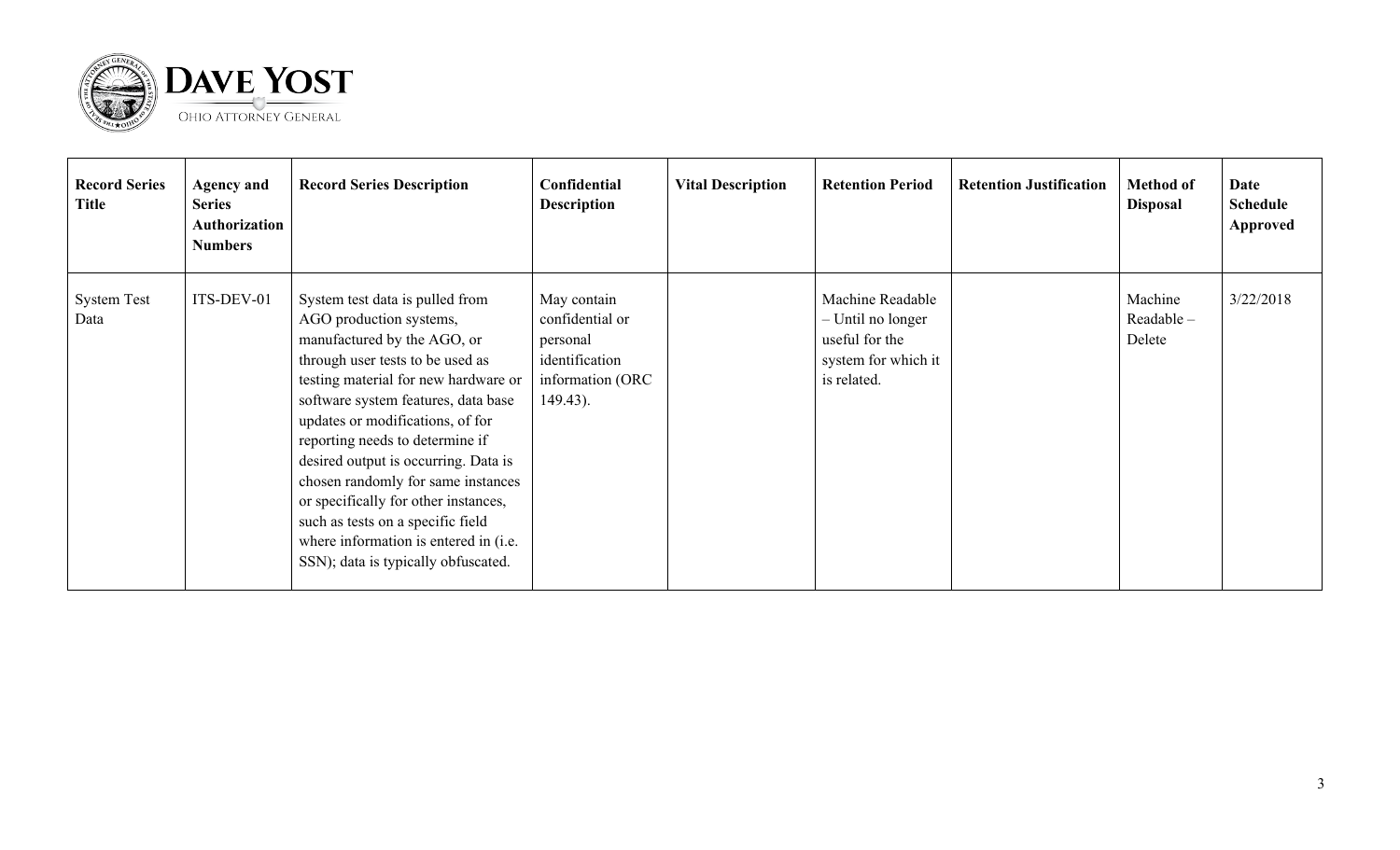

| <b>Record Series</b><br><b>Title</b> | <b>Agency and</b><br><b>Series</b><br>Authorization<br><b>Numbers</b> | <b>Record Series Description</b>                                                                                                                                                                                                                                                                                      | Confidential<br><b>Description</b> | <b>Vital Description</b> | <b>Retention Period</b>          | <b>Retention Justification</b> | <b>Method of</b><br><b>Disposal</b> | Date<br><b>Schedule</b><br>Approved |
|--------------------------------------|-----------------------------------------------------------------------|-----------------------------------------------------------------------------------------------------------------------------------------------------------------------------------------------------------------------------------------------------------------------------------------------------------------------|------------------------------------|--------------------------|----------------------------------|--------------------------------|-------------------------------------|-------------------------------------|
| Internet Usage<br>Logs               | ITS-OAG-01<br>10551461                                                | Logs, generated by internet<br>monitoring software, that monitor<br>browsing history and webpage<br>views of employees. The system<br>allows for querying of data in order<br>to look for patterns of excessive<br>internet use and is used for general<br>management purposes and potential<br>disciplinary actions. |                                    |                          | Machine Readable<br>$-6$ months. |                                | Machine<br>Readable -<br>Delete     | 11/18/2011                          |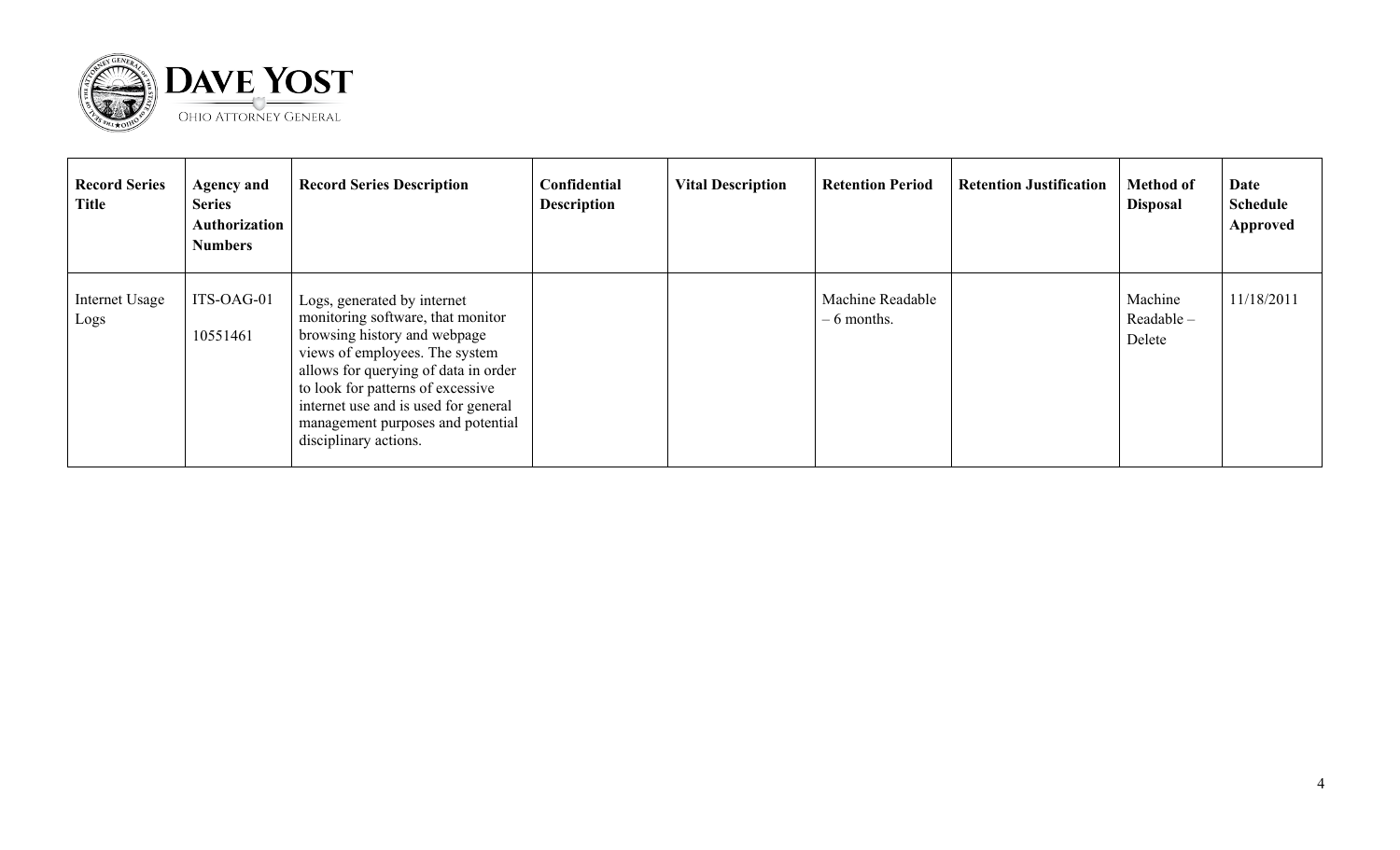

| <b>Record Series</b><br><b>Title</b>                  | <b>Agency and</b><br><b>Series</b><br>Authorization<br><b>Numbers</b> | <b>Record Series Description</b>                                                                                                                                                                                                                                                                                                                                                                                                             | Confidential<br><b>Description</b> | <b>Vital Description</b>                                                                                                         | <b>Retention Period</b>                                                                                                                                                                          | <b>Retention Justification</b>                                                                                                                                                                                                                                                                                                                                                     | <b>Method of</b><br><b>Disposal</b>             | Date<br><b>Schedule</b><br><b>Approved</b> |
|-------------------------------------------------------|-----------------------------------------------------------------------|----------------------------------------------------------------------------------------------------------------------------------------------------------------------------------------------------------------------------------------------------------------------------------------------------------------------------------------------------------------------------------------------------------------------------------------------|------------------------------------|----------------------------------------------------------------------------------------------------------------------------------|--------------------------------------------------------------------------------------------------------------------------------------------------------------------------------------------------|------------------------------------------------------------------------------------------------------------------------------------------------------------------------------------------------------------------------------------------------------------------------------------------------------------------------------------------------------------------------------------|-------------------------------------------------|--------------------------------------------|
| Non-AGO<br>Employee<br><b>System Access</b><br>Policy | ITS-OAG-02<br>10551638                                                | Documents, agreements, policy<br>acknowledgements and needed<br>resources for Non-AGO employees<br>and their employers when they are<br>hired to complete contracted work<br>requiring access to AGO systems,<br>Information can include, but is not<br>limited to, information about the<br>non-AGO user and their employer,<br>and information on related AGO<br>contract and/or AGO ITS Work<br>Order number to which it was<br>assigned. | Contain login<br>credentials.      | Login credentials<br>and information may<br>be needed quickly to<br>get services up and<br>running in the wake<br>of a disaster. | Machine Readable<br>$-7$ years from the<br>end of contract or<br>account whichever<br>is later.<br>Paper $-7$ years, or<br>until converted to<br>electronic format,<br>whichever comes<br>first. | IRS1075 publication<br>requires audit records to<br>be obtained for 7 years.<br>These records should be<br>in line with that for use<br>for after the fact<br>investigations of<br>security incidents. In<br>order to be able to<br>enforce this agreement<br>against someone who<br>may have caused such<br>an incident, agreements<br>should be retained for 7<br>years as well. | Machine<br>Readable-<br>Delete<br>Paper – Shred | 2/21/2017                                  |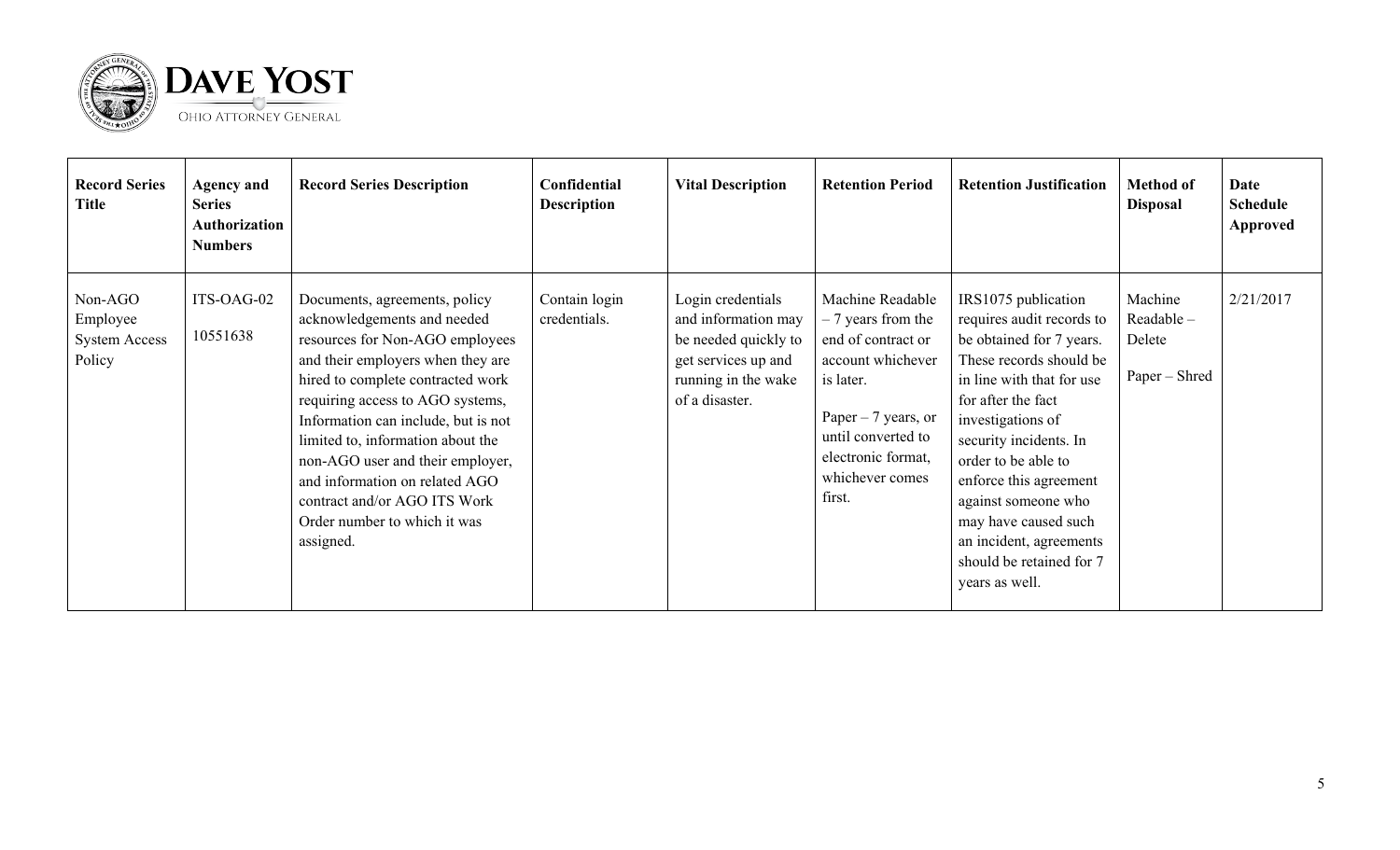

| <b>Record Series</b><br><b>Title</b> | <b>Agency and</b><br><b>Series</b><br>Authorization<br><b>Numbers</b> | <b>Record Series Description</b>                                                                                                                                                                                                                                                                                                                               | Confidential<br><b>Description</b>                                                                                                                         | <b>Vital Description</b> | <b>Retention Period</b>                                                                    | <b>Retention Justification</b> | <b>Method of</b><br><b>Disposal</b> | Date<br>Schedule<br>Approved |
|--------------------------------------|-----------------------------------------------------------------------|----------------------------------------------------------------------------------------------------------------------------------------------------------------------------------------------------------------------------------------------------------------------------------------------------------------------------------------------------------------|------------------------------------------------------------------------------------------------------------------------------------------------------------|--------------------------|--------------------------------------------------------------------------------------------|--------------------------------|-------------------------------------|------------------------------|
| Data Feed<br>Input-Output<br>Files   | ITS-OAG-03<br>10551683                                                | Temporary files received from<br>outside record-keeping entities that<br>are then loaded and saved in AGO<br>systems or intermediary files sent to<br>from AGO office in order to<br>complete a file/date transmission<br>records include, but not limited to,<br>copies of received or sent<br>documents or date being saved to or<br>pulled from AGO system. | May contain<br>confidential or<br>personal<br>identification<br>information (ORC<br>149.43) or Security<br>and Infrastructure<br>records (ORC<br>149.433). |                          | Machine Readable<br>$-$ Retain 6 months<br>after loaded in or<br>sent from AGO<br>systems. |                                | Machine<br>$Readable -$<br>Delete   | 4/26/2018                    |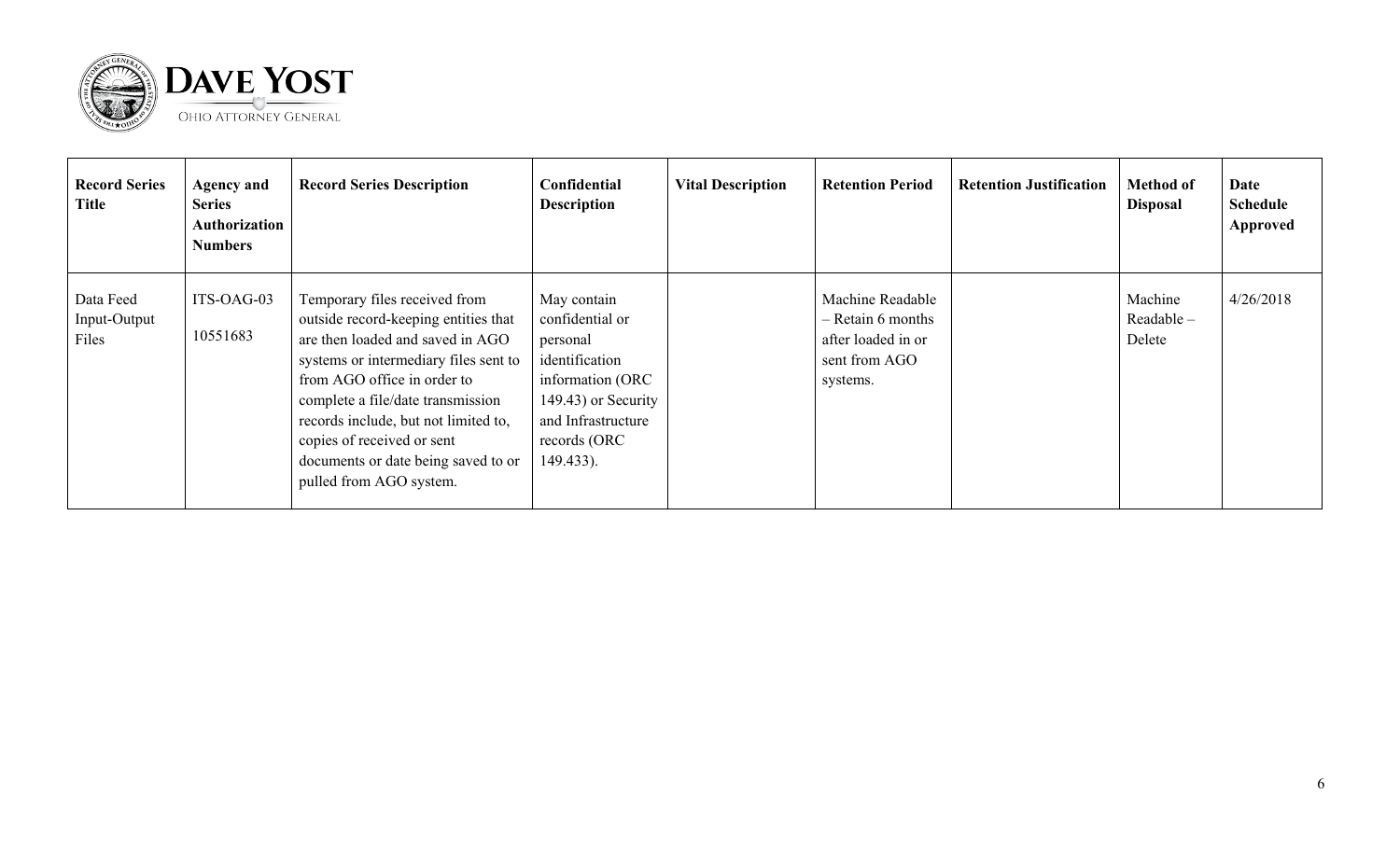

| <b>Record Series</b><br>Title                | <b>Agency and</b><br><b>Series</b><br>Authorization<br><b>Numbers</b> | <b>Record Series Description</b>                                                                                                                                                                                                                                                                                                                                                                                                                                              | Confidential<br><b>Description</b>                                                                                                                                                                                                      | <b>Vital Description</b> | <b>Retention Period</b>                                                                                                                                                                                                                                                                      | <b>Retention Justification</b>                                                                                                                                                                                                              | <b>Method of</b><br><b>Disposal</b> | Date<br><b>Schedule</b><br>Approved |
|----------------------------------------------|-----------------------------------------------------------------------|-------------------------------------------------------------------------------------------------------------------------------------------------------------------------------------------------------------------------------------------------------------------------------------------------------------------------------------------------------------------------------------------------------------------------------------------------------------------------------|-----------------------------------------------------------------------------------------------------------------------------------------------------------------------------------------------------------------------------------------|--------------------------|----------------------------------------------------------------------------------------------------------------------------------------------------------------------------------------------------------------------------------------------------------------------------------------------|---------------------------------------------------------------------------------------------------------------------------------------------------------------------------------------------------------------------------------------------|-------------------------------------|-------------------------------------|
| <b>ITS Tracking</b><br>System Work<br>Orders | ITS-OAG-04<br>10551734                                                | Documents work orders handled by<br>the Information Technologies Client<br>Services for the AGO and some<br>constituents like law enforcement<br>agencies, courts, and some instances<br>the public. Entries contain<br>information about the requester, the<br>work order, the technician assigned<br>to the order, the related AGO<br>section, the location the order<br>concerns (if applicable), the sate the<br>order was created, and the date the<br>order was closed. | Work orders may<br>contain<br>information<br>protected by ORC<br>149.43, HIPAA<br>(45 CFR Part 160),<br>CJIS (28 CFR Part<br>20), PII or CPI<br>(ORC 1347),<br>FERPA (34 CFR<br>Part 99), or IRS<br>1075 (26 USC)<br>6103) regulations. |                          | Machine Readable<br>- Retain 7 years<br>after the work<br>order completion.<br>If work order $(s)$<br>concern an<br>Information<br>Technologies<br>project, that work<br>$order(s)$ will be<br>retained per the<br>applicable "Project<br>Management<br>Office Files"<br>retention schedule. | To be in compliance<br>with Internal Revenue<br>Code Section 6103<br>(Publication 1075), these<br>work orders should be<br>retained for 7 years to be<br>available to support<br>after-the-fact<br>investigations of<br>security incidents. | Machine<br>Readable-<br>Delete      | 6/27/2019                           |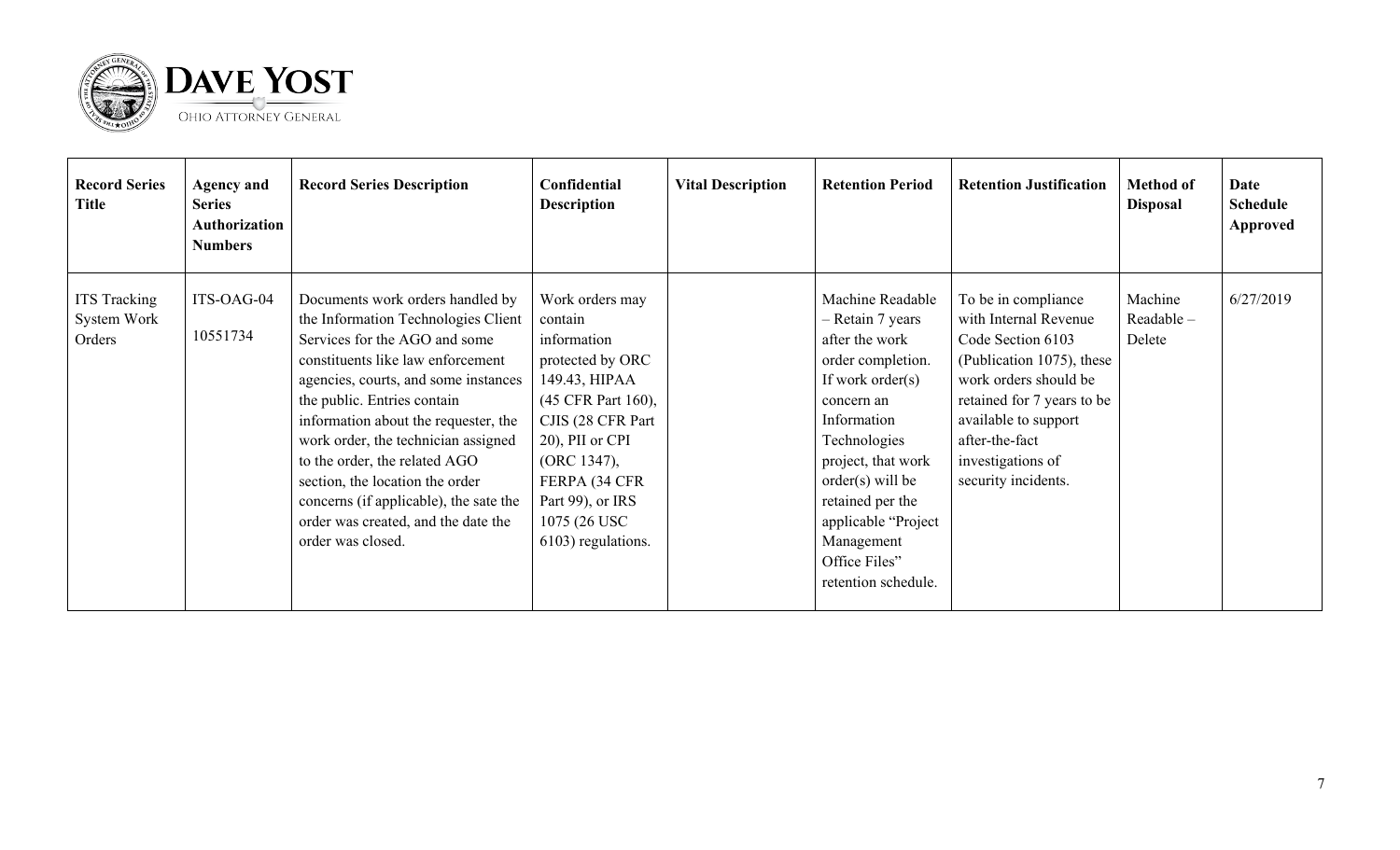

| <b>Record Series</b><br><b>Title</b>  | <b>Agency and</b><br><b>Series</b><br><b>Authorization</b><br><b>Numbers</b> | <b>Record Series Description</b>                                                                                                                                                                                                                                                                                                                                                                                                                                                                                                                                                                                                                                                                                                                                                                                                 | Confidential<br><b>Description</b>                                                                                                                                                                                                                                                               | <b>Vital Description</b> | <b>Retention Period</b>                                                                                                                                                                                                                                                                                                                                                                                                                                                     | <b>Retention Justification</b>                                                                                                                                                                                                                | <b>Method</b> of<br><b>Disposal</b>             | Date<br><b>Schedule</b><br><b>Approved</b> |
|---------------------------------------|------------------------------------------------------------------------------|----------------------------------------------------------------------------------------------------------------------------------------------------------------------------------------------------------------------------------------------------------------------------------------------------------------------------------------------------------------------------------------------------------------------------------------------------------------------------------------------------------------------------------------------------------------------------------------------------------------------------------------------------------------------------------------------------------------------------------------------------------------------------------------------------------------------------------|--------------------------------------------------------------------------------------------------------------------------------------------------------------------------------------------------------------------------------------------------------------------------------------------------|--------------------------|-----------------------------------------------------------------------------------------------------------------------------------------------------------------------------------------------------------------------------------------------------------------------------------------------------------------------------------------------------------------------------------------------------------------------------------------------------------------------------|-----------------------------------------------------------------------------------------------------------------------------------------------------------------------------------------------------------------------------------------------|-------------------------------------------------|--------------------------------------------|
| Project<br>Management<br>Office Files | ITS-OAG-05<br>10551735                                                       | Files that document the life-cycle of<br>an Information Technology Services<br>(ITS) project from the initial work<br>order requesting the development,<br>the designing, and final approval<br>and initiation of a new system. ITS<br>Project Management, Infrastructure,<br>and Security units will work with<br>AG sections in the development of<br>these projects. Once a project is<br>completed, the system will become<br>operational and managed by the<br>Infrastructure unit. Records can<br>include, but are not limited to, work<br>orders and enhancement work<br>orders, design documents,<br>schedules, system test plans, and<br>sign-offs. Data and test data housed<br>in resulting systems will not fall<br>under this schedule, but under<br>retention schedules specific to those<br>records' information. | ORC 149.433 -<br>Exempting<br>Security and<br>Infrastructure<br>Records. Test data<br>housed in these<br>records may fall<br>into many areas of<br>regulated<br>information, such<br>as IRS 1075 (IRS<br>Publication 1075,<br>USC Title 26, IRC<br>6103) and FBI<br>CJIS (28 CFR Part<br>$20$ ). |                          | Machine Readable<br>& Paper - Retain 2<br>years after life of<br>system/related<br>system(s) plus<br>needed time to<br>convert/migrate<br>data to newer<br>system or if project<br>is canceled, unless<br>scanned and saved<br>electronically. For<br>systems to be<br>decommissioned,<br>retain with the<br>longest applicable<br>records retention<br>schedule associated<br>with the data<br>housed within the<br>system, unless<br>scanned and saved<br>electronically. | Project files are needed<br>for management of<br>active systems in the<br>office. Files are also<br>needed in the event of a<br>conversion from a<br>current system to a<br>newer system or in the<br>decommissioning of a<br>current system. | Machine<br>Readable-<br>Delete<br>Paper - Shred | 6/27/2019                                  |